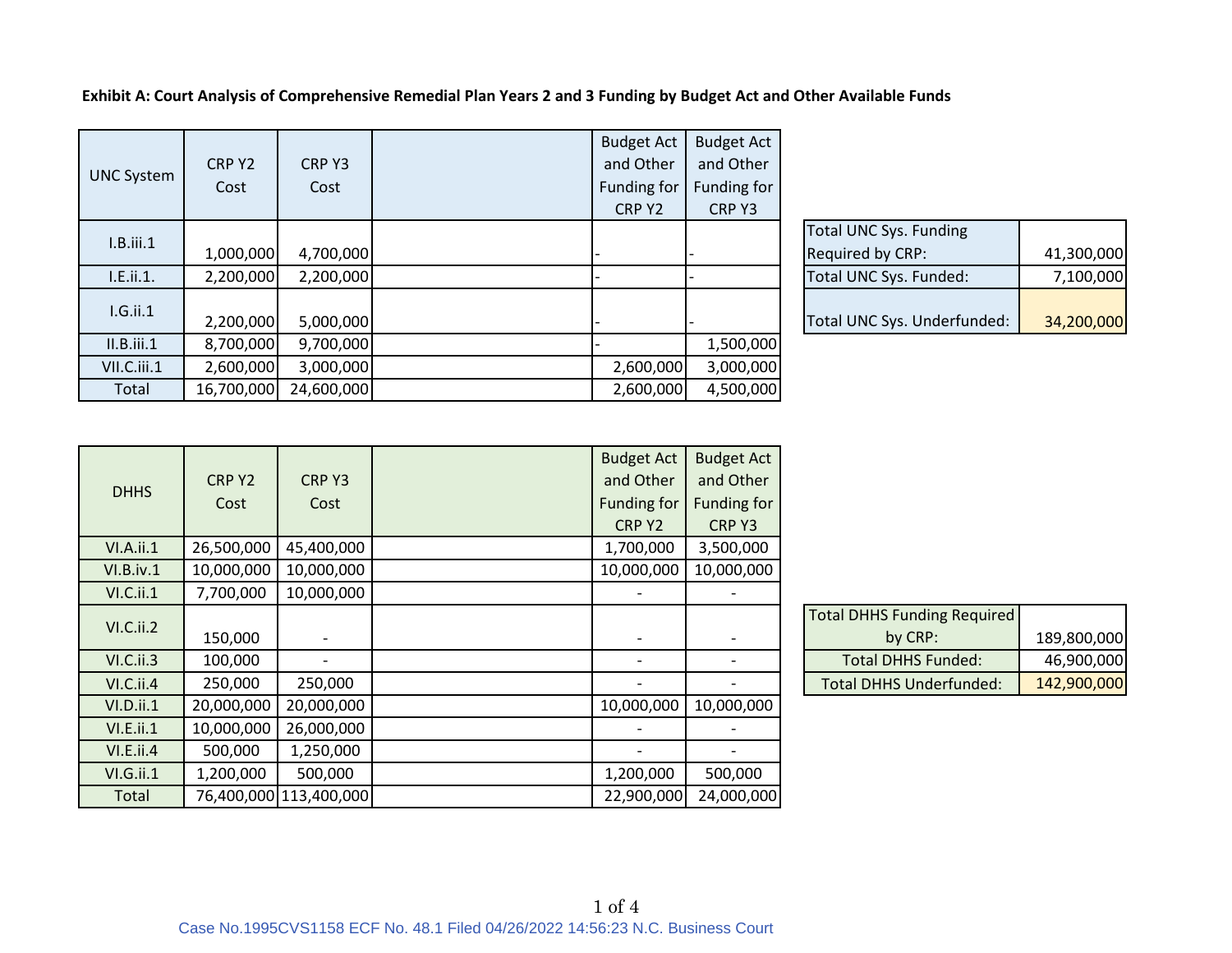|                   |             |                         | <b>Budget Act</b>  | <b>Budget Act</b>       |                                   |               |
|-------------------|-------------|-------------------------|--------------------|-------------------------|-----------------------------------|---------------|
| <b>DPI</b>        | CRP Y2      | CRP Y3                  | and Other          | and Other               |                                   |               |
|                   | Cost        | Cost                    | <b>Funding for</b> | <b>Funding for</b>      |                                   |               |
|                   |             |                         | CRP Y2             | CRP Y3                  |                                   |               |
| I.A.ii.1          | 200,000     | 200,000                 |                    |                         |                                   |               |
| I.A.ii.2          | $50,000$ -  |                         |                    |                         |                                   |               |
| I.A.ii.3          | $25,000$ -  |                         |                    |                         |                                   |               |
| I.A.ii.4          | 500,000     | 500,000                 | 500,000            | 500,000                 |                                   |               |
| I.A.iii.3         |             | 25,000                  |                    |                         |                                   |               |
| I.A.ii.5          | 300,000     | 300,000                 |                    |                         |                                   |               |
|                   |             |                         |                    |                         | <b>Total DPI Funding Required</b> |               |
| I.C.ii.1          |             | 5,000,000               |                    |                         | by CRP:                           | 1,522,053,000 |
| I.F.iii.2         | 400,000     | 400,000                 |                    |                         | <b>Total DPI Funded:</b>          | 914,046,752   |
| I.H.iii.1         | 3,000,000   | 5,800,000               | 2,040,000          | 2,040,000               | <b>Total DPI Underfunded:</b>     | 608,006,248   |
| 1.1.ii.1          | $200,000$ - |                         |                    |                         |                                   |               |
| I.K.ii.1          | 1,900,000   | 1,900,000               | 1,200,000          |                         |                                   |               |
| I.K.ii.2          | 3,000,000   | 6,000,000               | 3,000,000          | 4,300,000               |                                   |               |
| III.B.ii.1        | 40,000,000  | 70,000,000              | 13,175,727         | 13,175,727              |                                   |               |
| <b>III.B.ii.2</b> | 35,000,000  | 70,000,000              |                    |                         |                                   |               |
| <b>III.B.ii.3</b> | 20,000,000  | 40,000,000              |                    |                         |                                   |               |
| <b>III.B.ii.4</b> | 10,000,000  | 20,000,000              |                    |                         |                                   |               |
| III.C.ii.1        |             | 139,700,000 139,700,000 |                    | 139,700,000 139,700,000 |                                   |               |
| III.C.iii.1       | 10,000,000  | 20,000,000              | 10,000,000         | 20,000,000              |                                   |               |
| III.C.iii.2       | 20,000,000  | 30,000,000              |                    |                         |                                   |               |
| III.D.ii.1        |             |                         |                    |                         |                                   |               |
|                   | 40,000,000  | 80,000,000              | 27,151,551         | 25,451,551              |                                   |               |
| III.E.ii.2        |             | 232,200,000 354,100,000 |                    | 182,776,979 266,504,825 |                                   |               |
| <b>III.E.ii.3</b> |             | 19,000,000 29,700,000   |                    | 8,950,813 17,926,579    |                                   |               |
| $V.A.$ iii. $1$   |             | 10,000,000 19,000,000   | 10,000,000         | 8,000,000               |                                   |               |
|                   |             |                         |                    |                         |                                   |               |

| <b>Total DPI Funding Required</b> |               |
|-----------------------------------|---------------|
| by CRP:                           | 1,522,053,000 |
| <b>Total DPI Funded:</b>          | 914,046,752   |
| <b>Total DPI Underfunded:</b>     | 608,006,248   |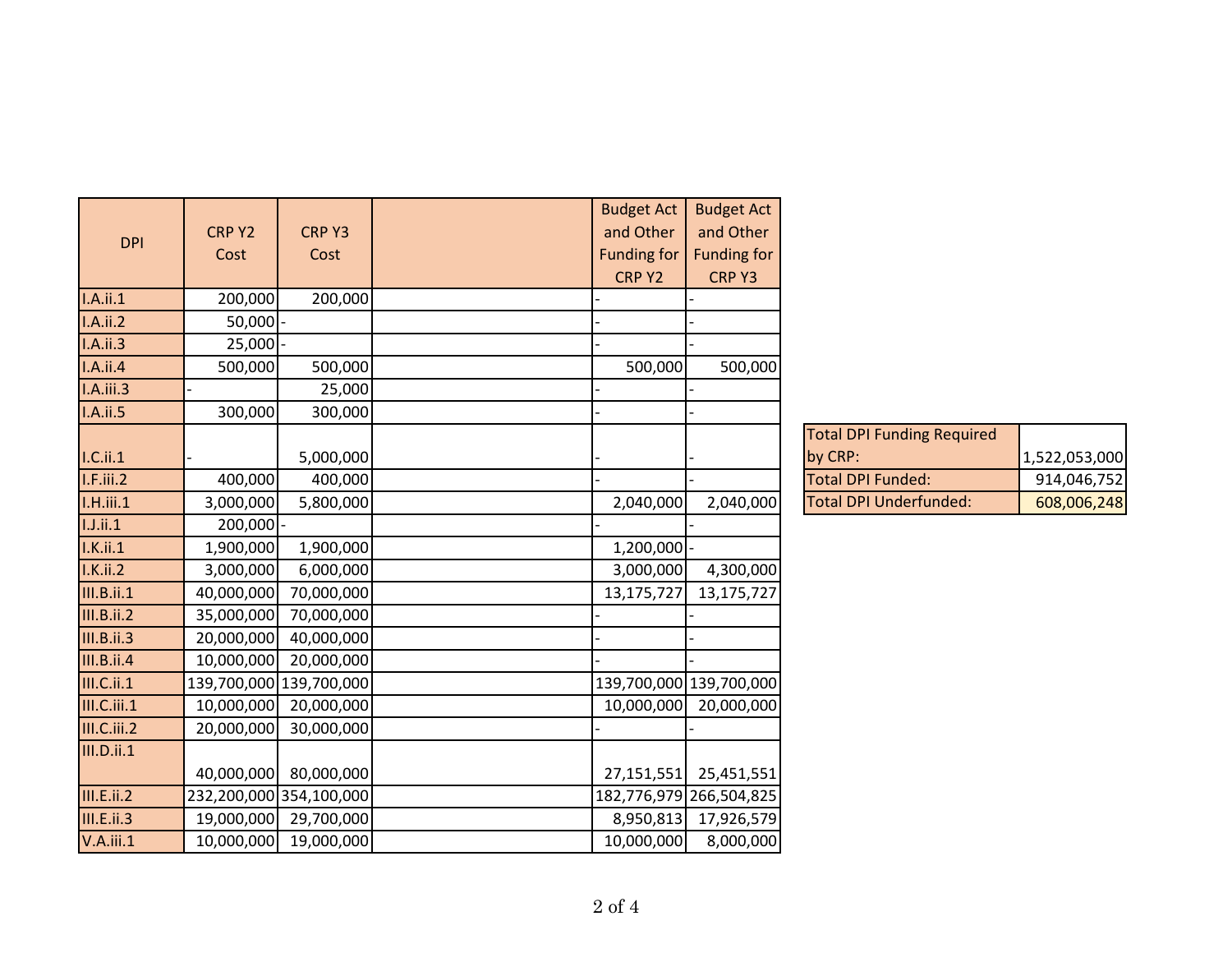| $V.C.$ ii.1  | 1,500,000  | 6,000,000               |             |                         |
|--------------|------------|-------------------------|-------------|-------------------------|
| $V.C.$ iii.1 |            | 3,900,000               |             |                         |
| VII.A.ii.3   | $50,000$ - |                         | $100,000$ - |                         |
| VII.A.ii.4   | 546,500    | 546,500                 | 546,500     | 546,500                 |
| VII.B.ii.1   | 1,880,000  | 1,880,000               | 1,880,000   | 1,880,000               |
| VII.B.iii.1  | 1,500,000  | 3,000,000               |             |                         |
| VII.B.iii.2  | 6,500,000  | 6,500,000               | 6,500,000   | 6,500,000               |
| VII.B.iv.1   |            | 50,000                  |             |                         |
| VII.C.iii.2  | 100,000    | 10,000,000              |             |                         |
| <b>Total</b> |            | 597,551,500 924,501,500 |             | 407,521,570 506,525,182 |